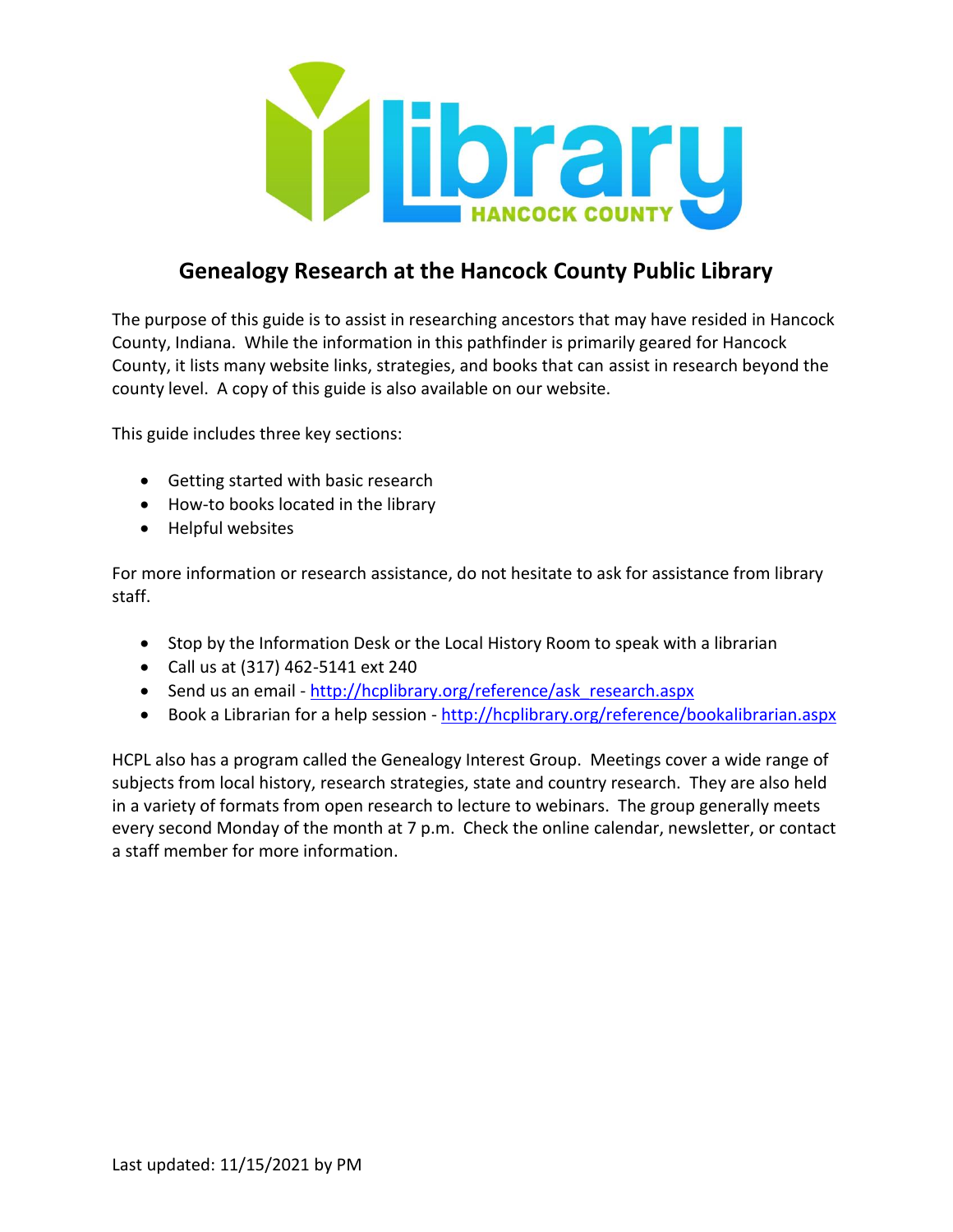# **GETTING STARTED WITH BASIC RESEARCH**

If you suspect or know that someone in your family line has a Hancock County connection, identify what you already know and construct an ancestral chart or family tree. Provide the full name of the ancestor you are researching and list known or approximate dates for vital events (birth, death, marriage, residence, etc.).

#### **STEP ONE – OBTAIN DEATH RECORD**

- o Begin your search by obtaining death records for your relative(s)
- o Something to know, Indiana did not publicly record deaths until 1882
- o For deaths prior to 1882 consult *Hancock County, Indiana Tombstone Inscriptions: One Hundred Years, 1833-1933* by Sue Baker, HANCOCK 929.5 B
- $\circ$  For deaths from 1882 1920 consult the online Hancock County Death Index [www.rootsquest.com/indiana/hancock/death/index.html](http://www.rootsquest.com/indiana/hancock/death/index.html) or the print version in the genealogy collection. Death records were transcribed from the 1938 WPA *Index to Death Records for Hancock Co., Indiana*.
- o For deaths from 1921 1989 consult the print edition of *Hancock County Death Records Index 1921—1989*, GEN 929 H
- o Access digitized Indiana Death Certificates 1899-2011 via Ancestry.com or Ancestry Library Edition (free access at library)
- o Birth and Death records are on file and can be provided by the Vital Records Department upon written request accompanied by proper identification and payment by check and money order. The cost of death certificates is \$15.00. The cost for birth certificates is \$15.00 for a combination certificate (includes regular size and laminated wallet size). Genealogy records are recorded back to 1882; although some records were incomplete or not recorded at all. Individuals must contact the Health Department office to see if genealogy records are available.

*Hancock County Health Department* Hancock County Annex 111 Legion Place Suite 150 Greenfield, Indiana 46140 Phone: 317-477-1125 **[Website](https://hancockcoingov.org/hancock-county-indiana-health-department-vital-records-department)**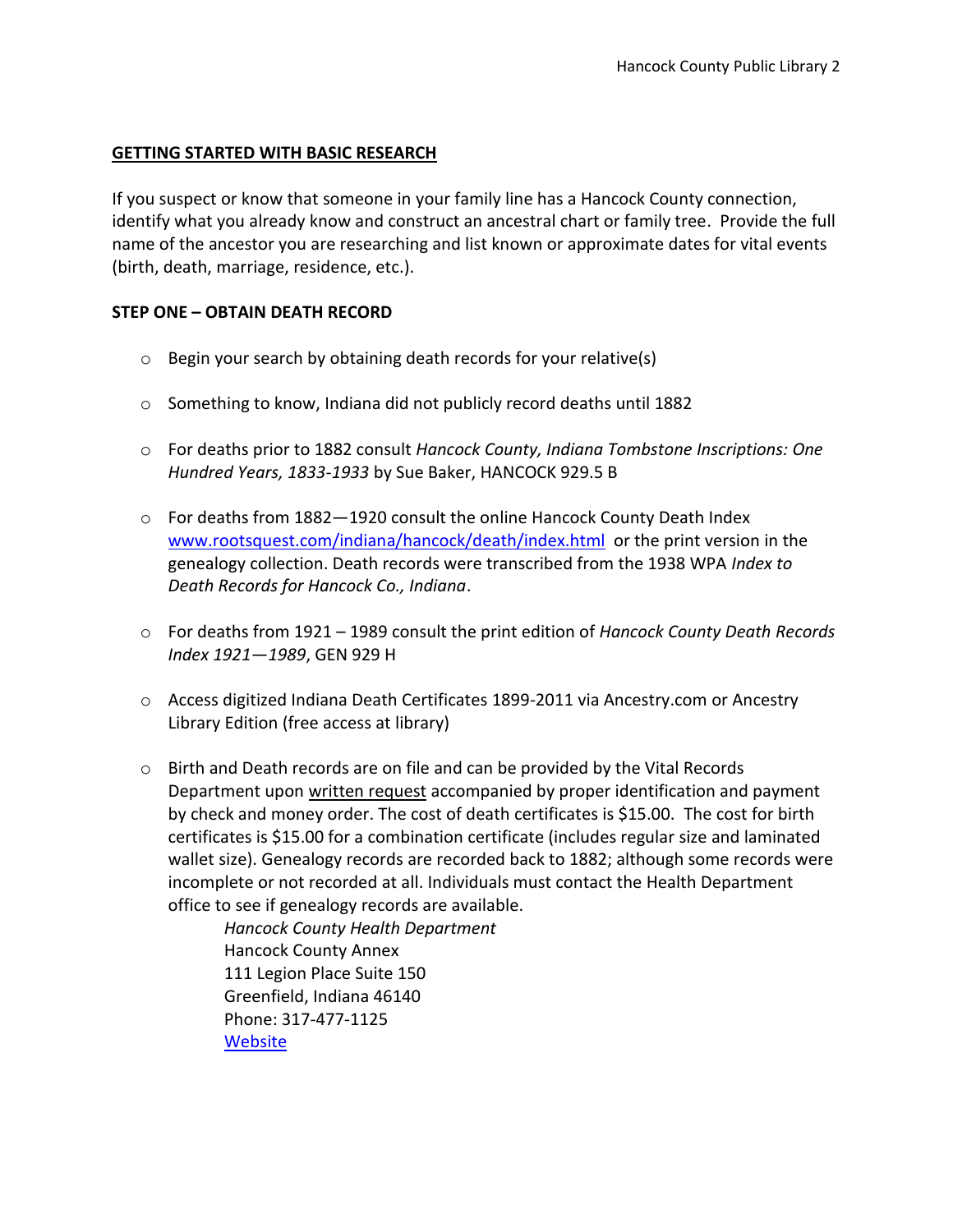# **STEP TWO – FOLLOW-UP ON DEATH RECORD CLUES**

#### OBITUARIES:

 $\circ$  HCPL has an extensive collection of newspapers available on microfilm and digitized on Newspapers.com (see "Helpful Websites - Newspapers" below for instructions). If you have pinpointed the date of death, the following papers may contain the obituary you are seeking. Newspapers are not currently indexed except for the *Hancock Democrat* 1860-1876, HANCOCK 929.377258D

> *Hancock Democrat [Journal]* newspaper (1860-1973) *Hancock Republican* newspaper (1889-1973) *Daily Reporter* newspaper (1908-present)

#### BIOGRAPHICAL INFORMATION:

- $\circ$  Refer to books in the Hancock County collection to build a biography on a person.
- o To expedite research, refer to the WPA *Hancock County, Indiana Index of Names of Persons and of Firms*, HANCOCK 977.258 H, to quickly locate references to individuals and firms in specified books prior to 1940. See book for titles indexed. A digital copy can be found at:<http://www.familysearch.org/library/books/idurl/1/85264>

#### CEMETERY RECORDS:

- o Refer to books in the HCPL collection: *Hancock County, Indiana Tombstone Inscriptions: One Hundred Years, 1833—1933* by Sue Baker, HANCOCK 929.5 B *or the Alphabetical List of Burials, Park Cemetery, Greenfield, Indiana,* HANCOCK 929.5 A to find their burial place
- o Park Cemetery Records & Gravesite Information Rita Padgett [cemetery@greenfieldin.org](mailto:cemetery@greenfieldin.org) Phone: 317-477-4387

Fax: 317-477-4358

- o To obtain more information on cemeteries that are maintained by a church, contact that specific church for records
- $\circ$  To obtain more information on abandoned cemeteries, contact the township's trustee or the Hancock Cemetery Board Find current trustee: [http://hancockcoingov.org/hancock-county-indiana](http://hancockcoingov.org/hancock-county-indiana-township-trustees)[township-trustees](http://hancockcoingov.org/hancock-county-indiana-township-trustees)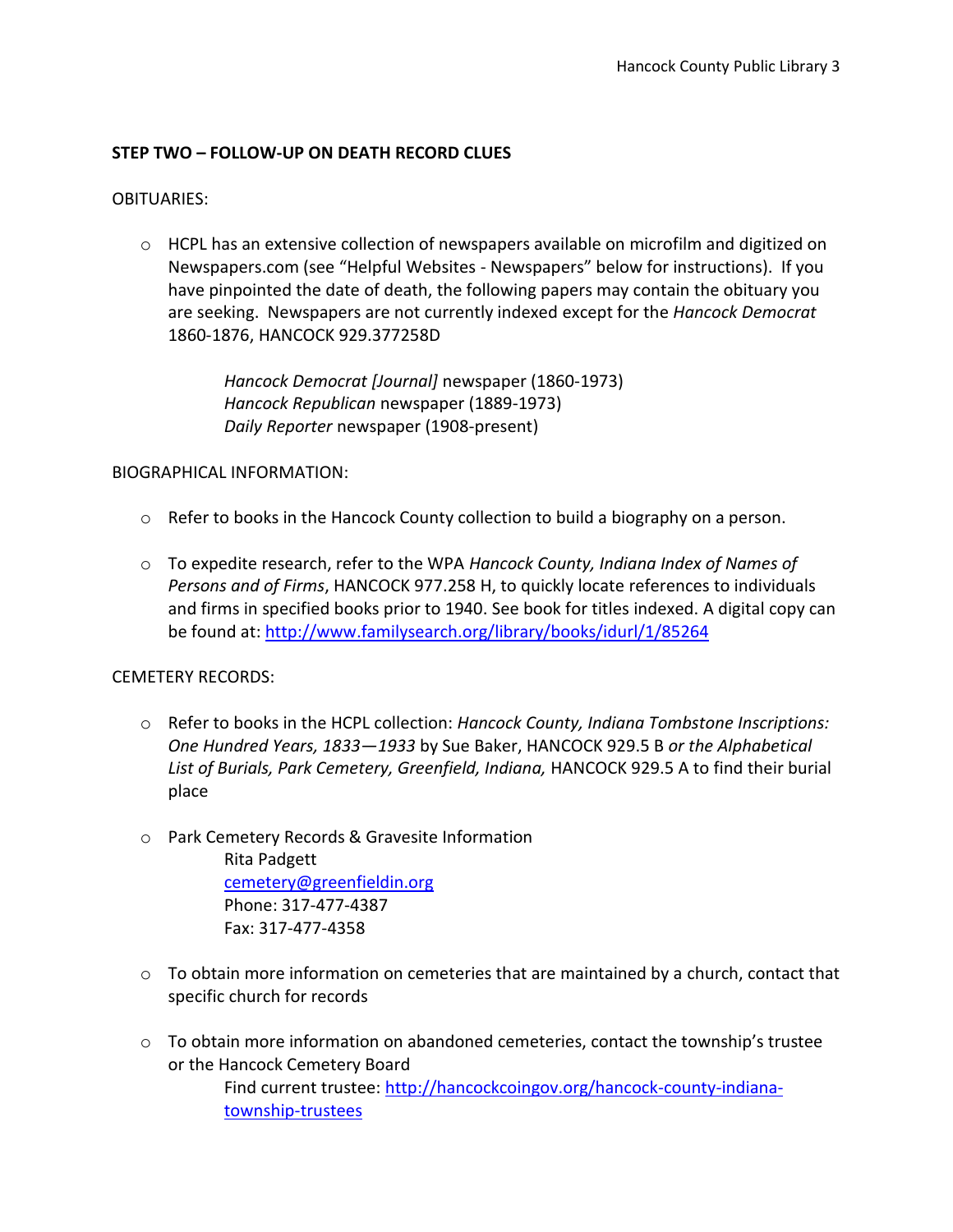Hancock County Cemetery Board: [http://hancockcoingov.org/hancock-county](http://hancockcoingov.org/hancock-county-indiana-cemetery-board)[indiana-cemetery-board](http://hancockcoingov.org/hancock-county-indiana-cemetery-board)

# SOCIAL SECURITY DEATH INDEX:

- o Search the Social Security Death Index on Ancestry.com or Ancestry Library Edition (free access at library) for the person's date of death.
- $\circ$  You can request a full copy of your ancestor's social security information by filling out an application form containing as much of the following information as possible: Maiden name of person's mother and married name(s) Father's name Date and place of birth SSN if possible
- $\circ$  This record will provide: full name at time of application, full birth name, mailing address at time of application, age, date of birth, place of birth, father's full name, mother's full name, sex, ethnicity, application for SS number or railroad retirement, current employer's name and address, date signed, applicant's signature.
- $\circ$  For a copy of your ancestor's SS-5 (application for social security), you must make a Freedom of Information Act request via the SSA-711 form. FOIA request information:<https://www.ssa.gov/foia/request.html> Online SSA-771 form: <https://www.ssa.gov/forms/ssa-711.pdf>

#### BIRTH RECORDS:

- o Something to know, Indiana did not publicly record births until 1882.
- o To obtain dates, the library has the *WPA Index to Birth Records*, HANCOCK 977.23 I for years 1882 to 1920. Also, *Hancock County Indiana Court Records* by Sue Baker, HANCOCK 929.377258 B, includes an index for court recorded birth from 1867-1919.
- o Access digitized Indiana Birth Certificates 1907-1940 via Ancestry.com or Ancestry Library Edition (free access at library).
- o Physical records are available at the Health Department's Vital Records Department. Not all records exist or are complete. Please contact office prior to payment or request Health Department Hancock County Courthouse 111 American Legion Place, Suite 150 Greenfield, Indiana 46140 Phone: 317-477-1125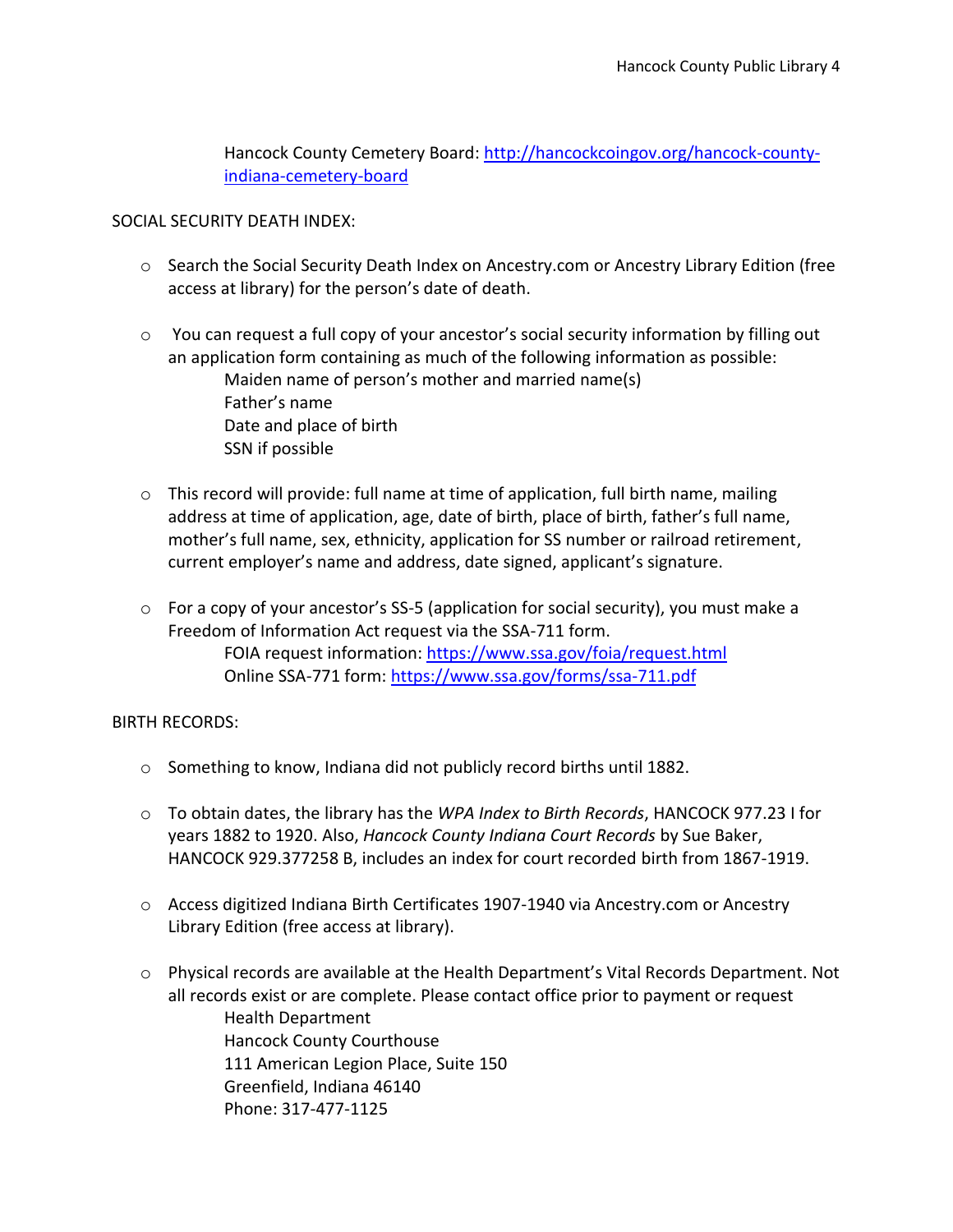Fax: 317-477-1154 **[Website](https://hancockcoingov.org/hancock-county-government-departments/hancock-county-health-department)** 

#### MARRIAGE RECORDS:

- $\circ$  Something to know, Indiana publicly recorded marriages prior to statehood when the area was known as the Northwest Territory. Marriage records exist as early as around 1780. Hancock County marriages were first recorded in court records as early as 1828. Application and certificates of marriage were not recorded until 1882.
- $\circ$  Prior to 1877 boys seventeen years old and girls fourteen years old could get a license to marry with the consent of a parent or guardian. Cousins could also marry. About 1877 the law was changed to boys age eighteen and girls age sixteen. Marriage of cousins not allowed. In 2015 court rulings allow same-sex couples to marry. Currently, the law is age eighteen without consent, seventeen with consent, and fifteen with parental and judicial consent.
- $\circ$  To obtain dates, the library has various marriage indexes for years 1828 to 1920. These are located under: *WPA Marriage Index* 4 volumes, HANCOCK 929.377258 I; *Marriages Abstracted from Newspapers* HANCOCK 929.377258 M; *Early Marriage Returns* and *Records* HANCOCK 929.377258 R
- o Access digitized Indiana Marriage Certificates 1958-2005 via Ancestry.com or Ancestry Library Edition (free access at library).
- o Physical records are available in the Hancock County Clerk of Courts office Hancock County Courthouse 9 East Main Street, Room 213 Greenfield, Indiana 46140 Phone: 317-477-1109 **[Website](http://hancockcoingov.org/hancock-county-government-departments/hancock-county-indiana-clerk)**

# **STEP THREE – SEARCH THE CENSUS: 1790-1940**

- $\circ$  After you have obtained the vital statistics and obtained family information, check census records for further information. Census records are a genealogical treasure trove providing such information as ages of people in the households, names of heads of households, type of employment, geographical origination of parents, educational level reached, special physical conditions, number of live births of the mother, hired hands, etc. Records are available beginning in 1790 with the latest available being 1940. There is a 70-year moratorium on census records.
	- 1790—1840: lists names of heads of household only in every state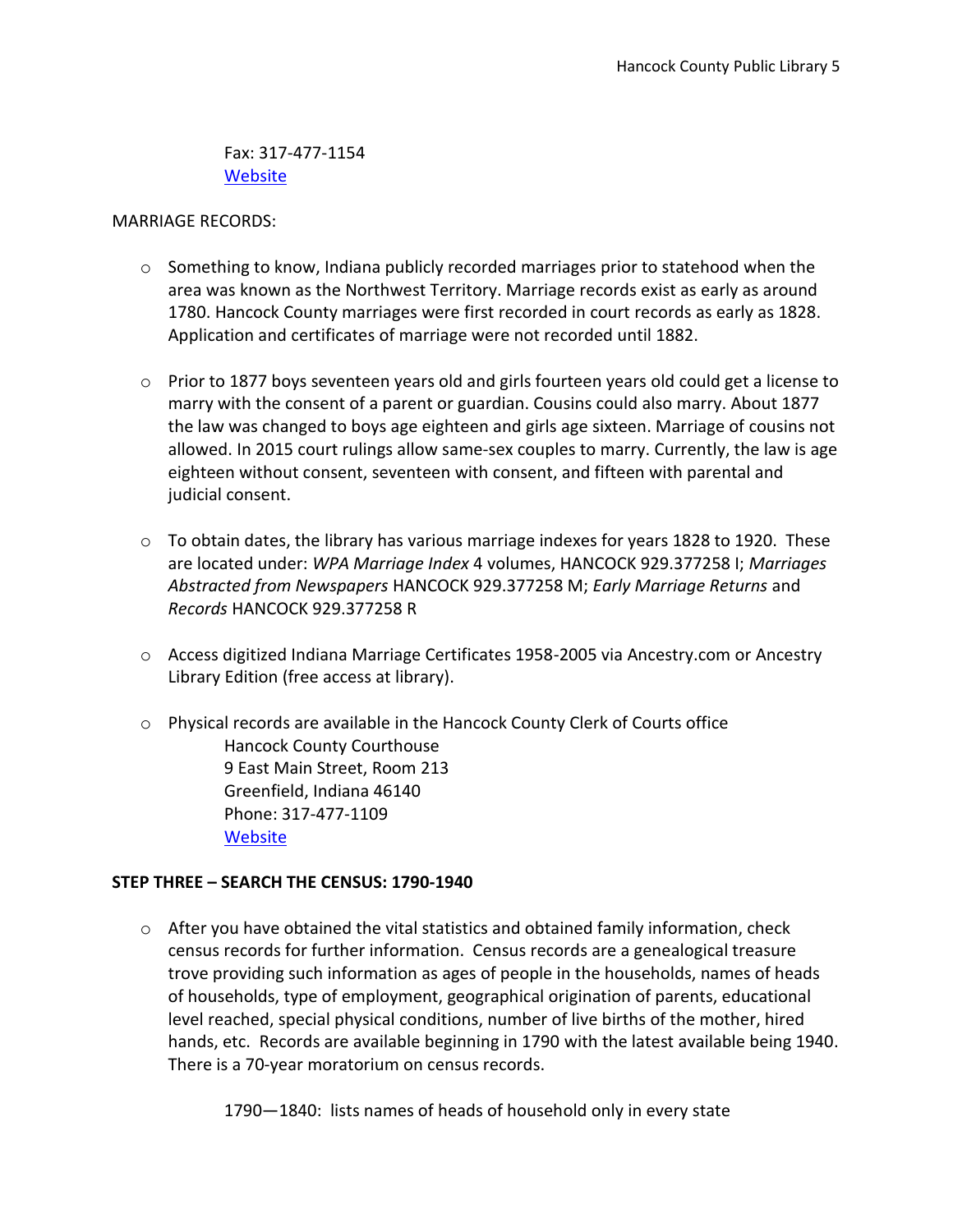1850—1940: lists the name of every person in a household whether a family member or otherwise (1890 census was destroyed by fire.)

o Census records may be searched using Ancestry Library Edition (free access at library) or HeritageQuest (free access at library or at home with HCPL library card). Also available in the HCPL Local History Room are the following books to help you with this search:

> *American Census Handbook*, by Thomas J. Kemp. GEN 929.3 K For British Census: *Census: The Expert Guide*, by Peter Christian. GEN 929.1072 C For British Census: *Making Use of the Census*, by Susan Loomis, GEN 929.1072 L

# **STEP FOUR – OTHER COURTHOUSE RECORDS**

TAX RECORDS:

- $\circ$  Tax records for most Indiana counties do not exist prior to the early 1840s. Occasionally an earlier duplicate record will exist, these can be found at the county courthouse.
- o Microfilm copies of tax records dating to 1840 are available in the Hancock County Treasurer's office. They can be viewed in the County Recorder's office.

Hancock County Treasure Hancock County Annex 111 American Legion Place, Suite 205 Greenfield, Indiana 46140 Phone: 317-477-1152 Fax: 317-477-1726 **[Website](http://hancockcoingov.org/hancock-county-government-departments/hancock-county-indiana-treasurers-office)** 

#### PROBATE RECORDS:

- o Probate is a court procedure where a will is proven valid or invalid.
- $\circ$  Records generated during probate include: wills, bonds, petitions, accounts, inventories, administrations, orders, decrees, and distributions. These records provide a great wealth of information and in some instances may be the only source for dates or connections to other individuals. For early records, probate proceedings were not always recorded separately from other court events. Be sure to check all available records.
- o The following courts had jurisdiction during these periods pre-statehood:

Probate Court (1790-1805) Court of Common Pleas (1806-1813)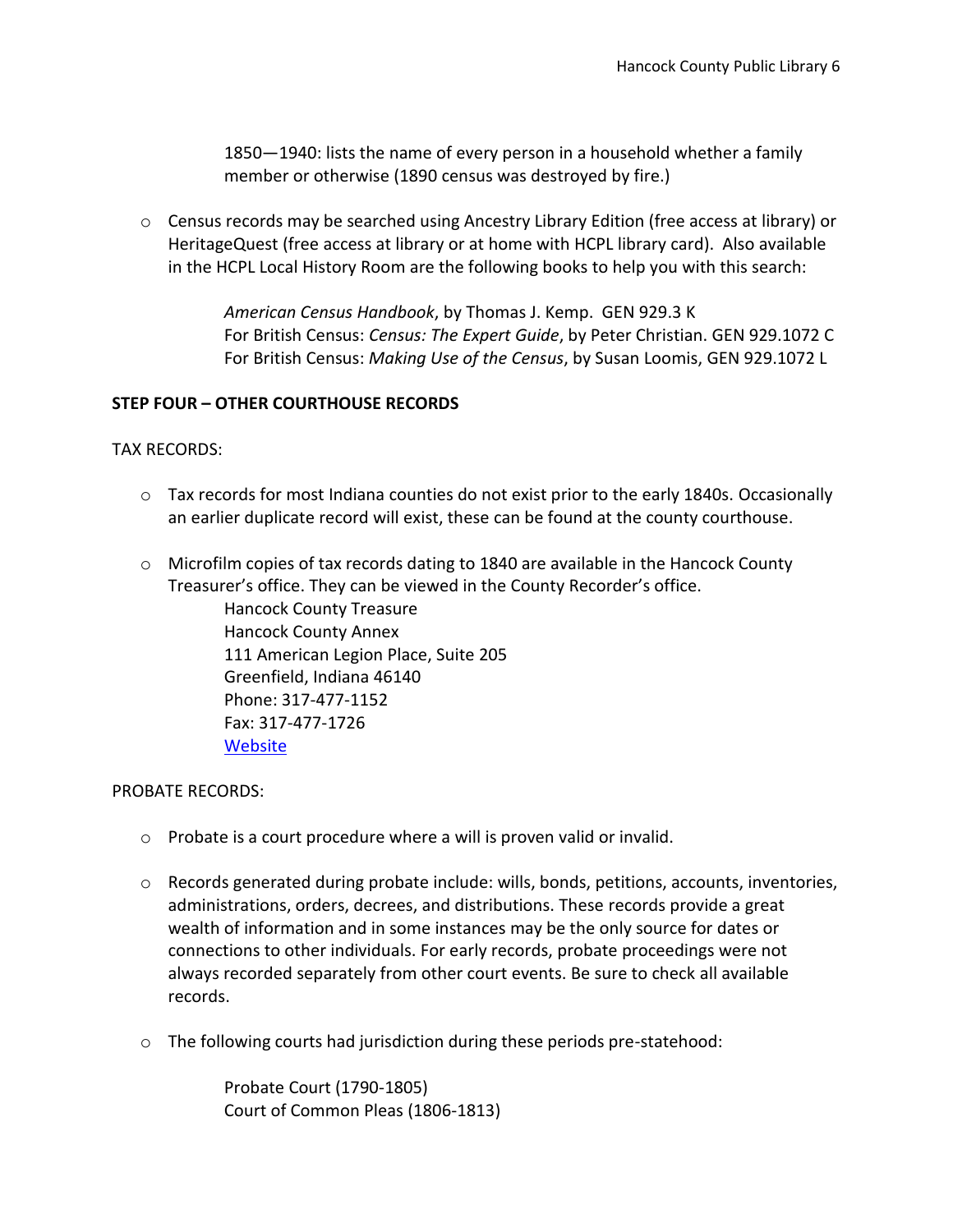Circuit Court (1814-1816)

**[Website](http://hancockcoingov.org/hancock-county-government-departments/hancock-county-indiana-courts)** 

- $\circ$  After statehood and the formation of Hancock County in 1828 the circuit court had jurisdiction.
- o Probate Records may be researched at the Hancock County Circuit Court. Hancock County Courthouse 9 East Main Street, Room 302 Greenfield, Indiana 46140 Phone: 317-477-1107
- o Also available in the HCPL Local History Room are the following books to help you with this search:

*Hancock County, Indiana Court Records* by Sue Baker, HANCOCK 929.377258 B *Will Records of Hancock Co. Indiana 1828-1859* and *1876-1908* by Maurice Holmes, HANCOCK 977.258 H

# LAND RECORDS:

- o Resources in the HCPL collection include: *Early Landowners of Hancock Co., Ind.* by Maurice Holmes, HANCOCK 977.258 H, indexes original purchases from the USA and early landowners from 1828-1837; various plat maps; also see the "Helpful Websites" section for researching property and land.
- $\circ$  For current property and tax information refer to Beacon. Beacon is a GIS application and is how Hancock County records property and tax information. Go to:<https://beacon.schneidercorp.com/>
- $\circ$  Deeds to property may be researched at the Hancock County Recorder's office. 111 South American Legion Place, Suite 202 Greenfield, Indiana 46140 Phone: 317-477-1142 **[Website](https://hancockcoingov.org/hancock-county-government-departments/hancock-county-indiana-recorder)**
- o Property transfers may be researched at the Hancock County Auditor's office. 111 South American Legion Place, Suite 217 Greenfield, Indiana 46140 Phone: 317-477-1105 Fax: 317-477-1712 **[Website](https://hancockcoingov.org/hancock-county-government-departments/auditor)**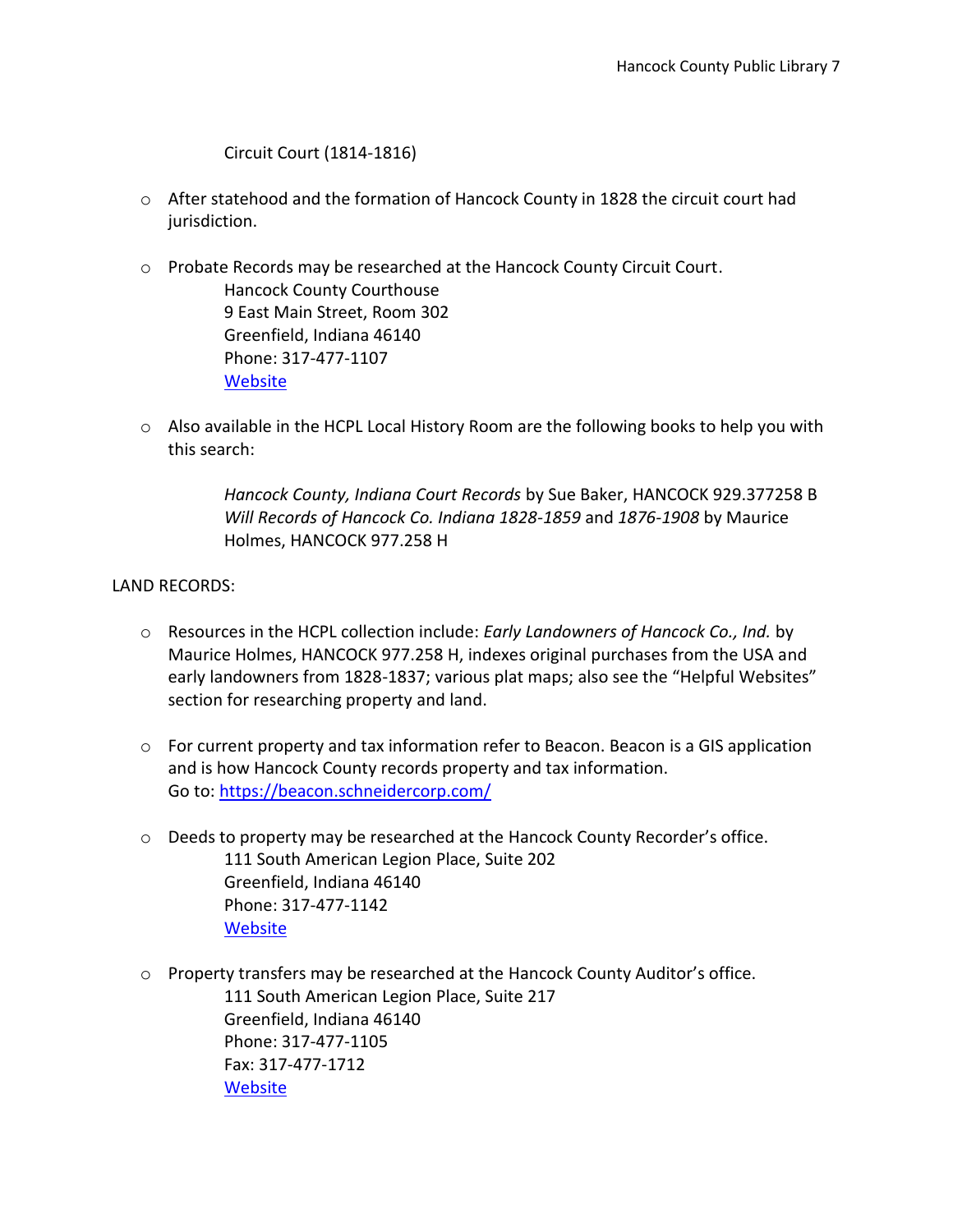o You may also want to refer to *Land and Property Research in the United States* by Wade E. Hone GEN 929.1072 H or *Land Records of America and Their Genealogical Data* by E. Kay Kirkham GEN 929.1072 K in the HCPL collection.

# **STEP FIVE – SEARCH AT THE STATE LEVEL & ONLINE**

If you're ready to move on from a search at the local level, there is much more to be had elsewhere. There are a variety of genealogical institutions across the country and online resources that can provide new information about your ancestors. The listings below provide what are generally considered to be the most comprehensive places for researches at all levels. A much larger listing of online resources exists in the last section of this pathfinder. One is encouraged to investigate all avenues of potential research opportunities from the prolific Ancestry.com to local institutions like genealogical societies or public libraries.

# INSTITUTIONS:

o The **Indiana State Library** is an excellent, nearby place to search for statewide records. The ISL collection includes over 40,000 printed items (family histories, indexes to records, how-to-books, cemetery transcriptions, family history magazines, and more) as well as microfilmed federal census records, Indiana county records, passenger lists, and military pension information. The emphasis of the collection is on Indiana and bordering states as well as eastern and southern states that were sources of migration into Indiana. The library also provides access to numerous online databases and services.

> 315 West Ohio Street Indianapolis, Indiana 46202 Phone: 866-683-0008 <http://www.in.gov/library/>

o The **Allen County Public Library Genealogy Center** in Fort Wayne, Indiana is the second largest genealogy collection in the United States, just after the Family History Library in Salt Lake City, Utah. At just over 100 miles away, it is well worth the drive for Hancock County residents. The collection includes over 350,000 printed items and over half a million items on microfilm. The focus of the collection is largely North American based with additional materials on the British Isles and German region. The library also has a large amount of materials on Native American and African American research. The library provides access to numerous online databases and services.

> 900 West Washington Boulevard Fort Wayne, Indiana 46802 Phone: 260-421-1225 Email: [genealogy@acpl.info](mailto:genealogy@acpl.info) <http://www.genealogycenter.org/>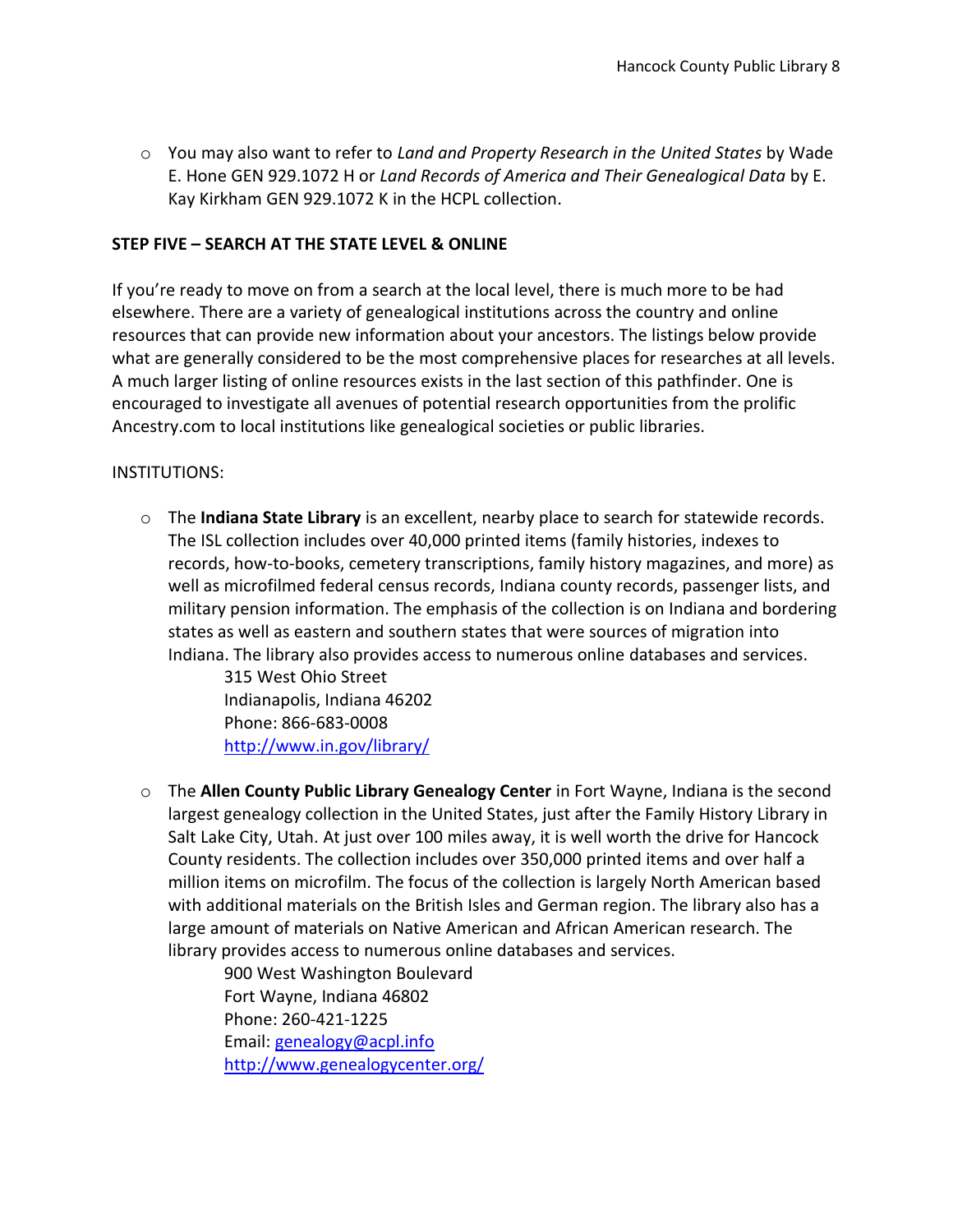# ONLINE RESOURCES:

- o **Ancestry.com Library Edition** provides access to a wealth of indexed and digital records. Included but not limited to: Census, military, court, immigration, vital records, periodicals, biographies, and directories. Access is limited to in-library use only. Use the library's wifi or computer lab to access the site. Guest passes are available for noncounty residents at the information desk. An at home version of the website is available via subscription at a rate of around \$200 per year. Visit the [HCPLibrary.org](http://hcplibrary.org/reference/) reference page for access.
- o **HeritageQuest Online** is an essential collection of unique material dating back to the 1700s and is geared for both hobbyists and professionals. Included resources are: the federal U.S. Census and other census rolls, family and local history books, military records, Freedman's Bank, city directories, and more. Access is available for free at the library or at home with an HCPL card. Visit the [HCPLibrary.org](http://hcplibrary.org/reference/) reference page for access.
- o **FamilySearch.org Family History Library** is the largest genealogy collection in the world. HCPL's Greenfield and Sugar Creek Branch are Affiliate Libraries. More online records are available when accessing FamilySearch from an Affiliate Library. All that is required is a free account and accessing FamilySearch.org from the library's network. [www.familysearch.org](http://www.familysearch.org/) **FamilySearch Help Center & Research Wiki**

[www.familysearch.org/ask/](http://www.familysearch.org/ask/)

o **National Archives & Records Administration** (NARA) offers a variety of government records and database types. NARA is well-known for their military and census records but there are many more specialized collections such as prison records, the Nazi-Era cultural property database (information on forcibly seized items by Nazi Germany), and photographs. There is also a section geared specifically towards those researching ancestors.

[www.archives.gov](http://www.archives.gov/)

o The **U.S. Genealogy Web Project** is a volunteer project that began during the infancy of the internet. The site is organized by state and county. Most resources compiled here are from local volunteers. This site is particularly beneficial for planning research or seeing what resources are available online at local and national institutions. [www.usgenweb.com](http://www.usgenweb.com/)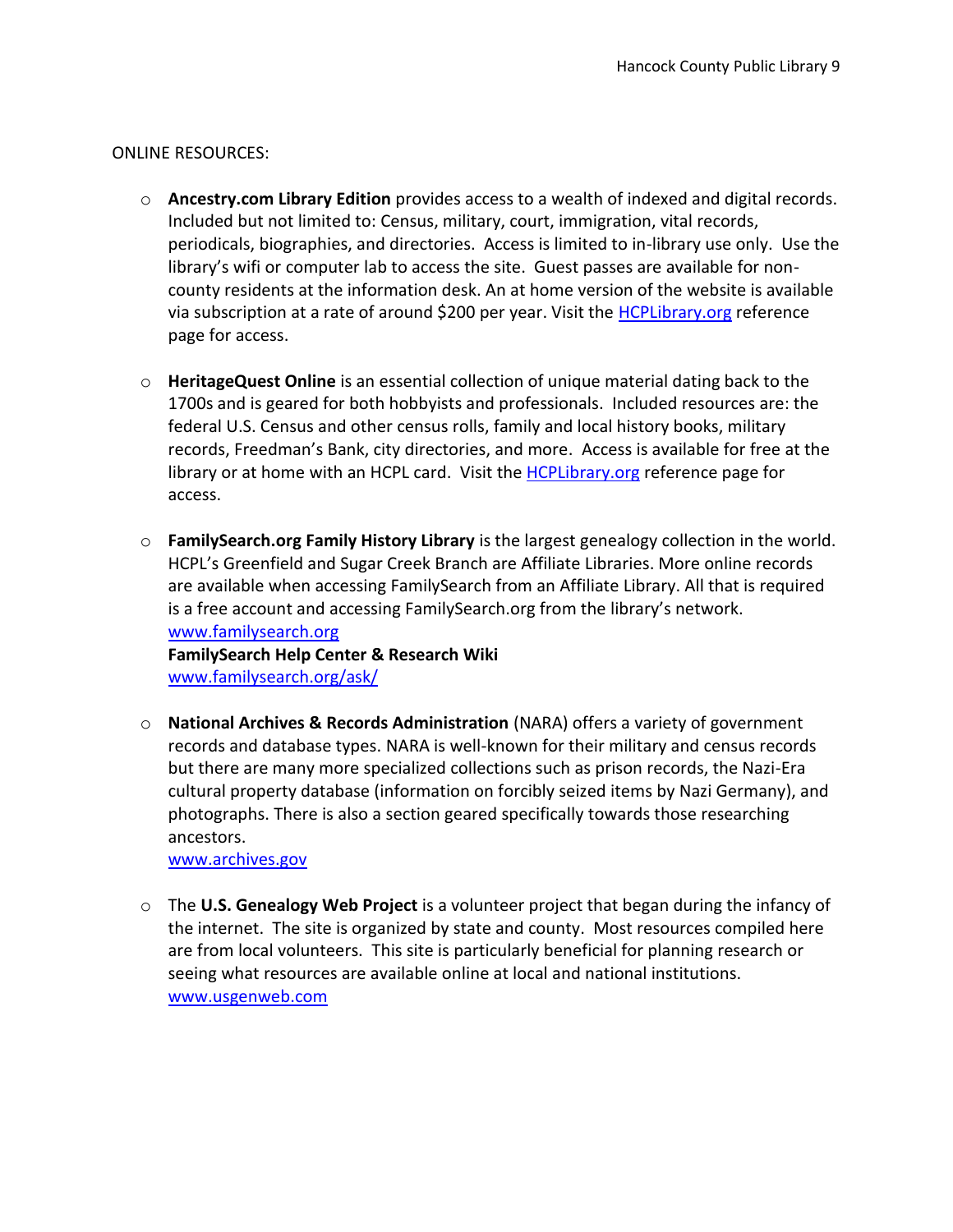# **GENEALOGY HOW-TO BOOKS IN THE HCPL COLLECTION**

There are two main areas in the library that house genealogy materials. Those that circulate and those that do not. Materials located in the Local History Room do not circulate. They are designated by three shelf identifiers: INDIANA, GENEALOGY, HANCOCK. These identifiers will appear before the call number, an example would read GENEALOGY 929.1 R (alternative GEN 929.1 R). Materials located in the circulating collection will not contain this identifier. The same example, if located in the circulating collection would read 929.1 R. Items in the circulating collection are available for checkout.

The following is a partial list of genealogy help books in the Local History Room:

*Ancestry's Red Book: American State, County and Town Sources*. 2004. GEN 929.1 R and [available online](http://www.ancestry.com/wiki/index.php?title=Red_Book:_American_State,_County,_and_Town_Sources)

Baxter, Angus. *In Search of Your British & Irish Roots: A Complete Guide to Tracing Your English, Welsh, Scottish & Irish Ancestors*. 1999. GEN 929.1072 B

Baxter, Angus, *In Search of Your German Roots: A Complete Guide to Tracing Your Ancestors in the Germanic Areas of Europe.* 2015, 5th ed. GEN 929.1 B

Bentley, Elizabeth Patty. *The Genealogists' Address Book*. 6th ed. GEN 929.1B

Best, Laura. *Genealogy for the First Time: Research Your Family History*. 2003. 921.B

Bettinger, Blaine T. *Family Tree Guide to DNA Testing and Genetic Genealogy*. 2019. 929.1072 B

Breland, Claudia. *Searching for Your Ancestors in Historic Newspapers*. 2014. 929.1072 B

Byers, Paula K. *Native American Genealogical Sourcebook*. 1995. GEN 929.1 N

Colletta, John Phillip, *They Came in Ships: A Guide to Finding Your Immigrant Ancestor's Arrival Record.* 2002. GEN 929.1072 C

Everton, Walter M. *The Handybook for Genealogists.* 10<sup>th</sup> ed. GEN 929.1 H

Frey, Valerie J. *Preserving Family Recipes: How to Save and Celebrate Your Food Traditions*. 2015. GEN 641.5028 F

Grenham, John. *Tracing your Irish Ancestors: The Complete Guide*. 2012. GEN 929.2 G

Halt, Michael. *African American Genealogy Research*. 2011. GEN 929.1072 H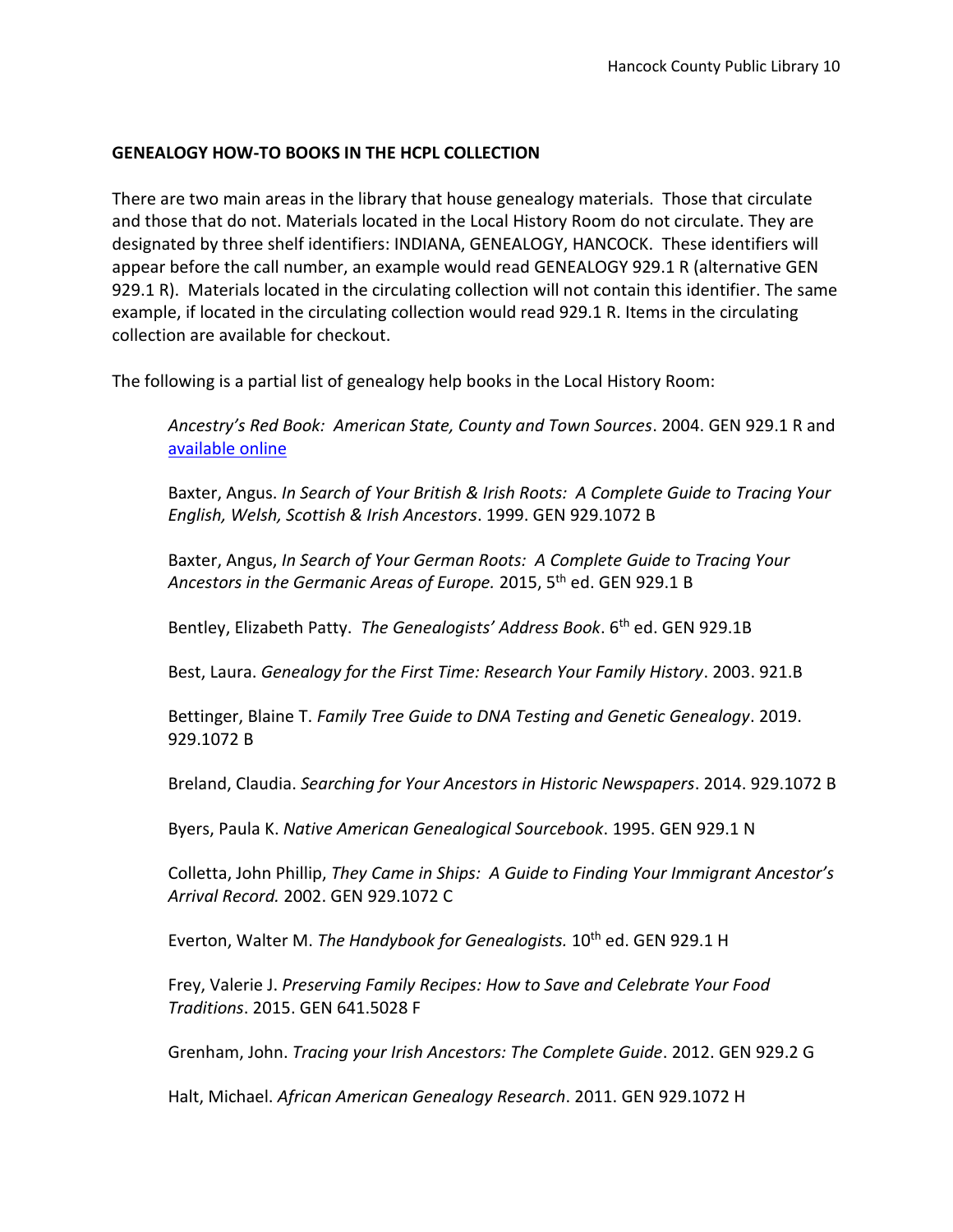Kavasch, E. Barrie. *A Student's Guide to Native American Genealogy*. 1996. GEN 929.1 K

Ryskamp, George R. *Finding your Hispanic Roots*. 1997. GEN 929.1 R

Szucs, Loretto Dennis. *The Source: A Guidebook to American Genealogy*. 2006 GEN 929.1072 S

#### **GENEALOGY ONLINE RESOURCES**

#### **CENSUS**

To search census records, use Ancestry.com (in-library only), FamilySearch.org or HeritageQuest. All are available under the Reference & Research page at [HCPLibrary.org.](http://www.hcplibrary.org/)

United States Census Bureau <http://www.census.gov/en.html>

Census Records – National Archives and Records Administration <http://www.archives.gov/research/census/>

Overview of the U.S. Census – Ancestry.com [https://wiki.rootsweb.com/wiki/index.php/Overview\\_of\\_the\\_U.S.\\_Census](https://wiki.rootsweb.com/wiki/index.php/Overview_of_the_U.S._Census)

U.S. Federal Census Records – FamilySearch.org [https://www.familysearch.org/wiki/en/United\\_States\\_Census](https://www.familysearch.org/wiki/en/United_States_Census)

Blank U.S. Census Forms – Family Search.org https://www.familysearch.org/wiki/en/United States Census Forms

#### CHURCH HISTORY

Overview of Church Records – Ancestry.com [https://wiki.rootsweb.com/wiki/index.php?title=Overview\\_of\\_Church\\_Records&oldid=5](https://wiki.rootsweb.com/wiki/index.php?title=Overview_of_Church_Records&oldid=53198) [3198](https://wiki.rootsweb.com/wiki/index.php?title=Overview_of_Church_Records&oldid=53198)

United States Church Records – FamilySearch.org [https://www.familysearch.org/wiki/en/United\\_States\\_Church\\_Records](https://www.familysearch.org/wiki/en/United_States_Church_Records)

Church History of Greenfield [http://www.greenfieldin.org/residents/history-of-greenfield/863-church-history-of](http://www.greenfieldin.org/residents/history-of-greenfield/863-church-history-of-greenfield-october-2012)[greenfield-october-2012](http://www.greenfieldin.org/residents/history-of-greenfield/863-church-history-of-greenfield-october-2012)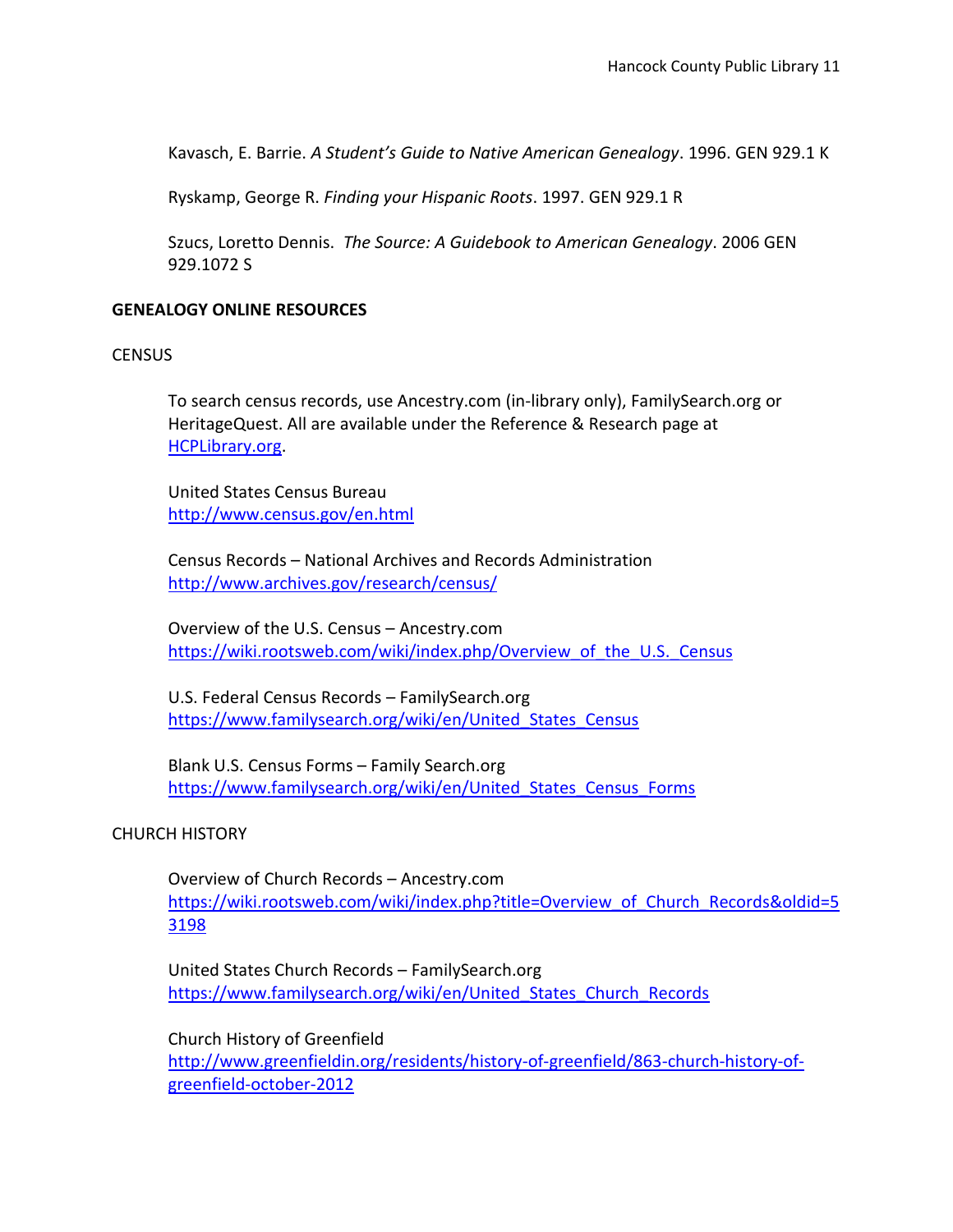# DEATH

Overview of Vital Records – Ancestry.com [https://wiki.rootsweb.com/wiki/index.php?title=Overview\\_of\\_Vital\\_Records&oldid=342](https://wiki.rootsweb.com/wiki/index.php?title=Overview_of_Vital_Records&oldid=34290) [90](https://wiki.rootsweb.com/wiki/index.php?title=Overview_of_Vital_Records&oldid=34290)

United States Vital Records – FamilySearch.org [https://www.familysearch.org/wiki/en/United\\_States\\_Vital\\_Records](https://www.familysearch.org/wiki/en/United_States_Vital_Records)

Find A Grave [findagrave.com](http://www.findagrave.com/)

# **Hancock County**

Abandoned Cemetery Maintenance – Hancock County Township Trustees <https://hancockcoingov.org/hancock-county-indiana-township-trustees>

Hancock County Death Index 1882-1920 <http://www.rootsquest.com/indiana/hancock/death/index.html>

Park Cemetery Information – Hancock County, Indiana (full index available at library) <http://www.greenfieldin.org/gravesite-information>

#### **Surrounding Areas**

Anderson Public Library Genealogy Special collections (Madison County) <http://www.and.lib.in.us/special-collections/>

Hamilton East Public Library (Hamilton County) <http://hepl.lib.in.us/indiana-room/>

The Indianapolis Commercial Newspaper Index, 1882-1930 (Marion County) <https://digital.statelib.lib.in.us/legacy/search.aspx?index=5>

The Knightstown Banner Obituary Archive, 1908-2017 [http://thebanneronline.com/archive\\_obituaries.htm](http://thebanneronline.com/archive_obituaries.htm)

New Castle-Henry County Public Library [http://genealogy.nchcpl.lib.in.us/eventsTable\\_view.php](http://genealogy.nchcpl.lib.in.us/eventsTable_view.php)

Shelby County Public Library Obituaries [http://www.shelbycountyindiana.org/obituaries/obituary\\_index.htm](http://www.shelbycountyindiana.org/obituaries/obituary_index.htm)

#### **Indiana**

Cemetery & Burial Registry – Indiana Department of Natural Resources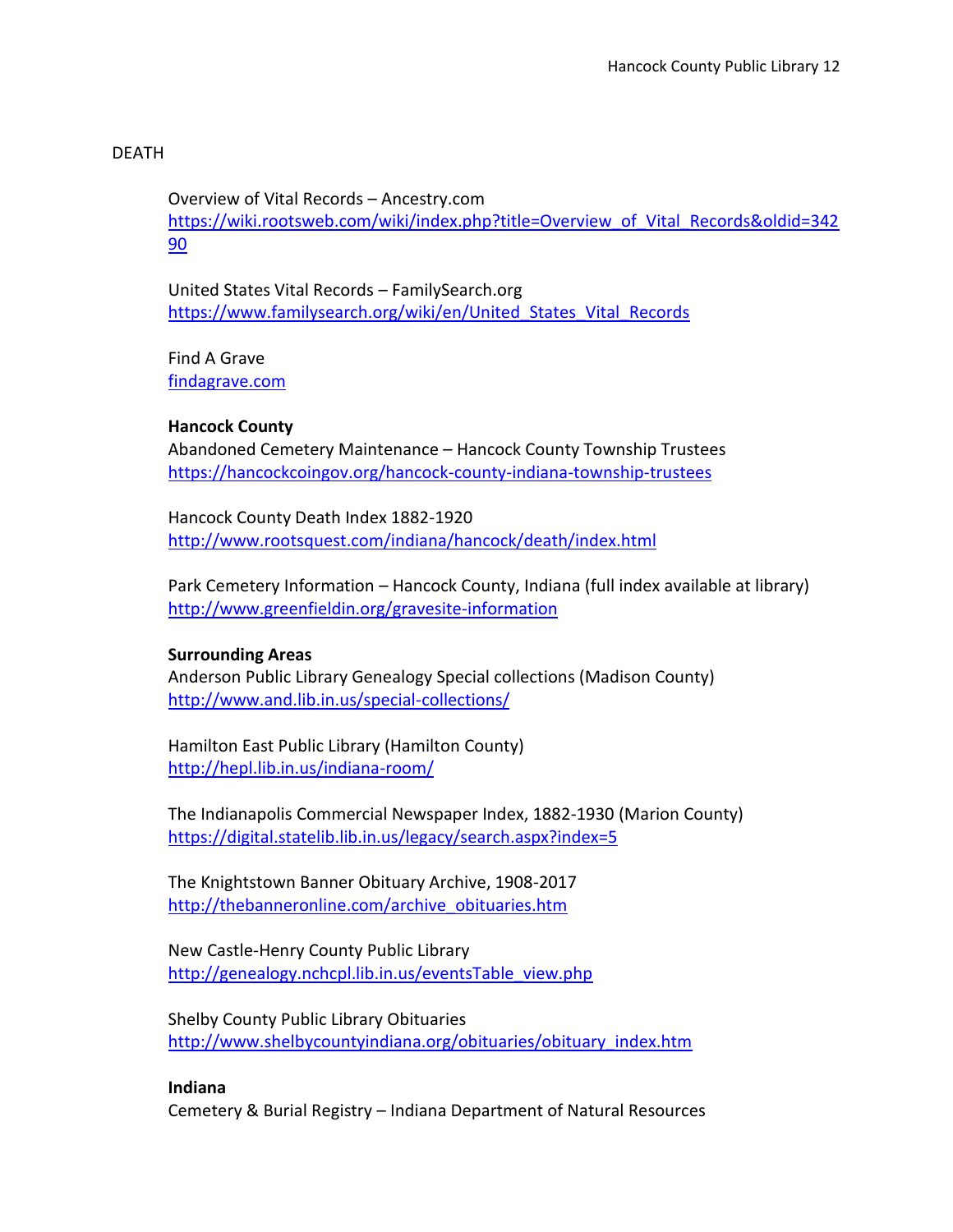<http://www.in.gov/dnr/historic/3748.htm>

Cemetery Locator File – Indiana State Library [https://www.statelib.lib.in.us/cemetery/cemetery\\_search.asp](https://www.statelib.lib.in.us/cemetery/cemetery_search.asp)

#### IMAGES

Indiana Historical Society <http://images.indianahistory.org/> Two collections in particular: [Mitchell Printing Co. Collection,](https://indianahistory.org/wp-content/uploads/mitchell-printing-co-collection-ca-1865-ca-1930.pdf) circa 1865-1930 [W.H. Bass Photo Company Collection,](https://indianahistory.org/wp-content/uploads/bass-photo-collection.pdf) circa 1897-1970 (Indianapolis area)

Indiana Memory <https://digital.library.in.gov/>

#### IMMIGRATION

Port of New York Passenger Records – Ellis Island [www.ellisisland.org](http://www.ellisisland.org/)

One-Step Webpages by Stephen P. Morse – Passenger records for Ellis Island and other ports of entry into the United States. [http://stevemorse.org](http://stevemorse.org/)

#### LOCAL HISTORY

Joseph L. Skvarenina Collections for Hancock County History – Available at HCPL Main Records:<http://hcplibrary.org/reference/SkvareninaCollection.pdf> Images:<http://hcplibrary.org/reference/SkvareninaImages.pdf> Newspaper Articles:<http://hcplibrary.org/reference/SkvareninaNewspapers.pdf>

Indiana Resources - Allen County Public Library Genealogy Center <http://www.genealogycenter.info/indiana/>

Local History Contacts – Find Genealogical & Historical Societies <https://indianahistory.org/across-indiana/local-history-services/> [http://www.indgensoc.org/county\\_genealogists.php](http://www.indgensoc.org/county_genealogists.php)

Red Book: American State, County, and Town Sources – Ancestry.com https://wiki.rootsweb.com/wiki/index.php/Red\_Book: American\_State, County, and [Town\\_Sources](https://wiki.rootsweb.com/wiki/index.php/Red_Book:_American_State,_County,_and_Town_Sources)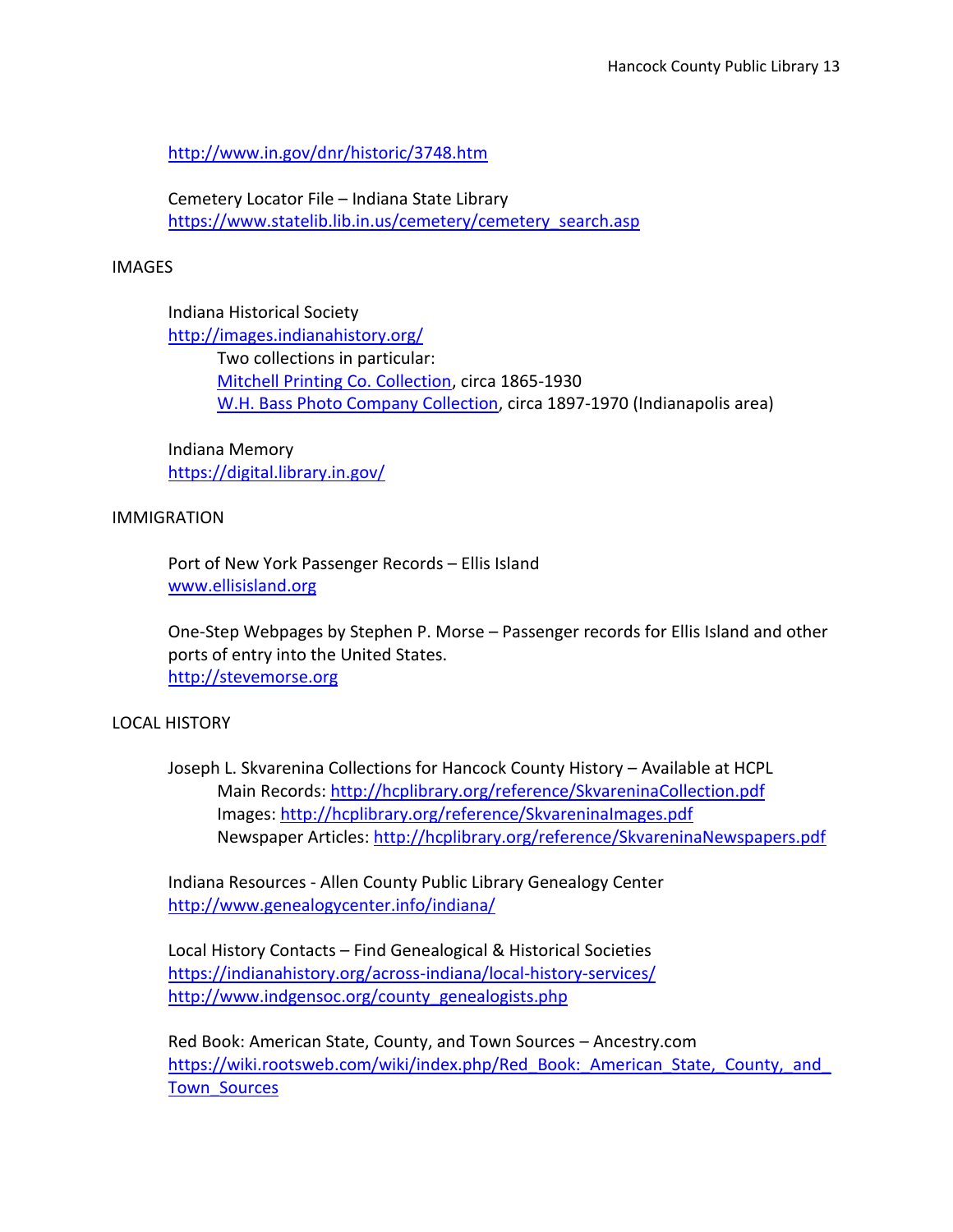# MAPS

Land Records in Indiana – IN Commission on Public Records [https://www.in.gov/iara/divisions/state-archives/collections/land-records/land-records](https://www.in.gov/iara/divisions/state-archives/collections/land-records/land-records-at-the-state-archives/)[at-the-state-archives/](https://www.in.gov/iara/divisions/state-archives/collections/land-records/land-records-at-the-state-archives/)

# **Hancock County**

Historical City Maps of Greenfield, IN [https://www.greenfieldin.org/government/planning-and-building/land-use-plans-a](https://www.greenfieldin.org/government/planning-and-building/land-use-plans-a-maps/935-historical-city-maps)[maps/935-historical-city-maps](https://www.greenfieldin.org/government/planning-and-building/land-use-plans-a-maps/935-historical-city-maps)

1906 Atlas of Hancock County – includes landowner information <http://indiamond6.ulib.iupui.edu/cdm/ref/collection/HistAtlas/id/4290>

Plat Books of Indiana Counties, volume 3 – Hancock County begins page 15 [http://indiamond6.ulib.iupui.edu/cdm/compoundobject/collection/IndianaPlat/id/3127](http://indiamond6.ulib.iupui.edu/cdm/compoundobject/collection/IndianaPlat/id/3127/rec/1) [/rec/1](http://indiamond6.ulib.iupui.edu/cdm/compoundobject/collection/IndianaPlat/id/3127/rec/1)

Maps available at the Indiana State Library <http://www.in.gov/library/2597.htm>

#### **Indiana**

County maps, atlases, and plat books available at the Indiana State Library <http://www.in.gov/library/2533.htm>

Indiana Historical Aerial Photo Index, Overview – Indiana Geological Survey <http://igs.indiana.edu/IHAPI/>

Indiana Historical Aerial Photo Index, Map – Indiana Genealogical Survey <http://igs.indiana.edu/IHAPI/Map/>

Indiana Sanborn Maps – Indiana University <https://libraries.indiana.edu/union-list-sanborn-maps>

Maps Collections - Indiana State Library <http://www.in.gov/library/3551.htm>

Map Collections – Indiana University <https://libraries.indiana.edu/maps-and-gis>

Plat Books of Indiana Counties – All counties, 6 volumes <https://ulib.iupuidigital.org/digital/collection/IndianaPlat/search>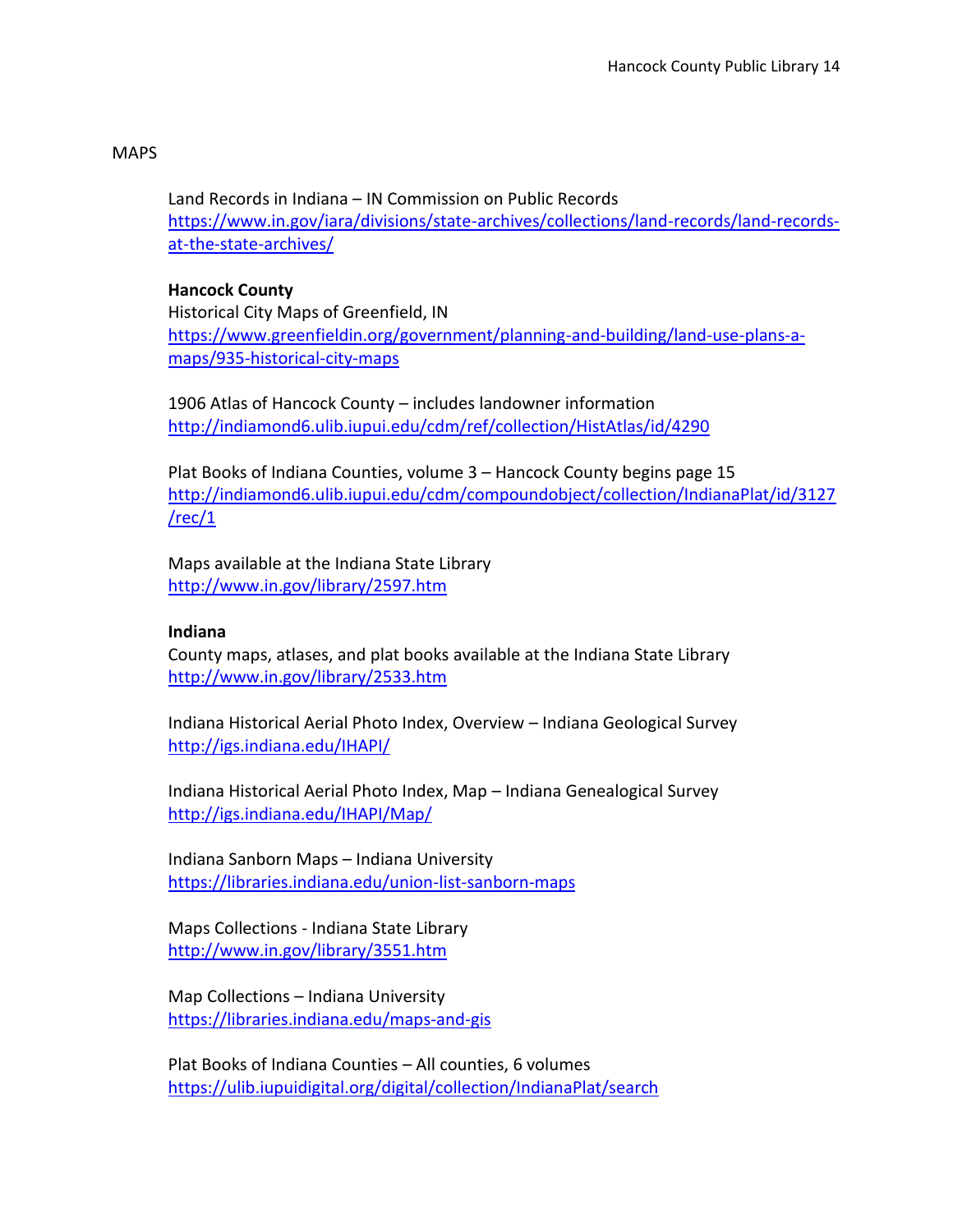# MILITARY RECORDS

Veterans History Project – Library of Congress <https://www.loc.gov/vets/>

Overview of Military Records – Ancestry.com [https://wiki.rootsweb.com/wiki/index.php?title=Overview\\_of\\_Military\\_Records&oldid=](https://wiki.rootsweb.com/wiki/index.php?title=Overview_of_Military_Records&oldid=51068) [51068](https://wiki.rootsweb.com/wiki/index.php?title=Overview_of_Military_Records&oldid=51068)

National Archives & Records Administration (NARA) Access to Archival Databases (AAD) <http://aad.archives.gov/aad/>

National Archives & Records Administration (NARA) Military Records <http://www.archives.gov/research/military/index.html>

Civil War Soldiers and Sailors System Database – National Park Service <http://www.nps.gov/civilwar/soldiers-and-sailors-database.htm>

#### NEWSPAPERS

Hancock County Public Library Newspapers.com Collection – Contains Hancock County newspapers and 10 other regional newspapers from the AIM Media collection. Accessible for free at the Greenfield and Sugar Creek branches or at home with a Newspapers.com subscription.

<https://hcplibrary.newspapers.com/welcome/#silo=693>

Hancock Democrat (1860-1957) Greenfield Daily Reporter (1908-1963) Fortville Tribune (1940-1985)

Indiana State Library - Indiana Newspapers available to Indiana residents for free on Newspapers.com through INSPIRE. There will be a link to Newspapers.com on the main page.

[inspire.in.gov](file://///hcpl-file/groups/Reference/Paul/Genealogy/Genealogy%20Pathfinders/inspire.in.gov)

Hancock Democrat (1860-1957) Greenfield Daily Reporter (1908-1963) + Around 23 other Indiana newspapers

Hoosier State Chronicles: Indiana's Digital Historic Newspaper Program – Accessible for free at the library or at home.

<https://newspapers.library.in.gov/>

Greenfield Republican (Mar. 1889 – Dec. 1895 & Jan. 1910 – Jun. 1915) The Evening Republican (Nov. 1894 – Jun. 1896) Evening Star (Apr. 1905 – Dec. 1906)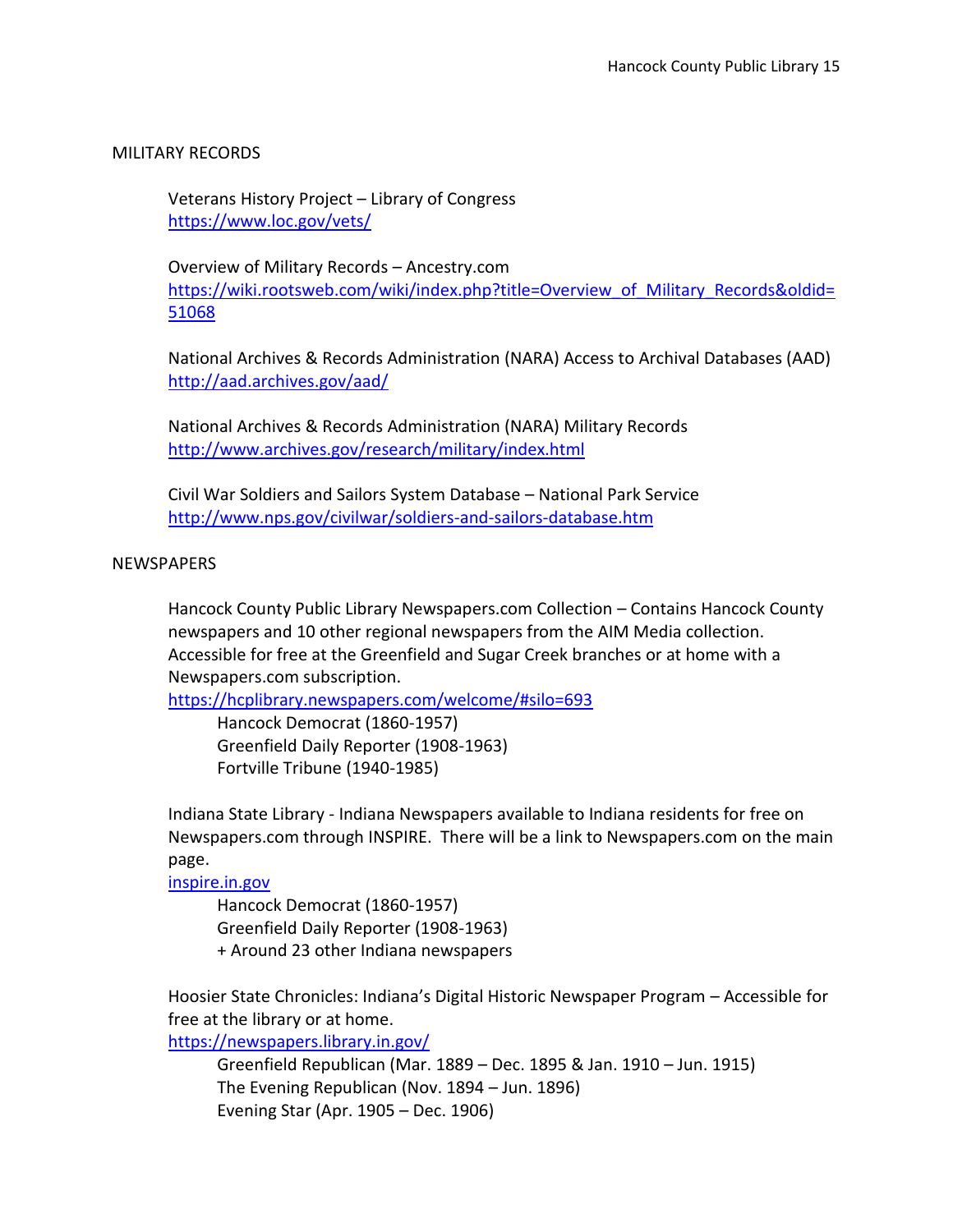Indiana State Library's Indiana Newspaper Holdings guide <http://www.in.gov/library/newspaperholdings.htm>

Library of Congress Chronicling America – Historic American Newspapers [http://chroniclingamerica.loc.gov/#tab=tab\\_advanced\\_search](http://chroniclingamerica.loc.gov/#tab=tab_advanced_search)

Library of Congress U.S. Newspaper Directory, 1690-Present [http://chroniclingamerica.loc.gov/#tab=tab\\_advanced\\_search](http://chroniclingamerica.loc.gov/#tab=tab_advanced_search)

PROPERTY AND LAND RECORDS

Land Records in Indiana – IN Commission on Public Records <http://www.in.gov/icpr/2582.htm>

U.S. Department of the Interior – Bureau of Land Management <http://www.glorecords.blm.gov/search/default.aspx>

# **Hancock County**

Beacon – Local Government GIS for property information and taxation <https://beaconbeta.schneidercorp.com/?site=HancockCountyIN>

Greenfield Historic District Design Review Guidelines [http://hcplibrary.org/reference/HistoricDistrictGuidelines\\_2011.pdf](http://hcplibrary.org/reference/HistoricDistrictGuidelines_2011.pdf)

Greenfield Historic Landmarks <https://www.facebook.com/GreenfieldHistoricLandmarks>

Hancock County Interim Report, 1983 – IN Historic Sites & Structures Inventory <http://indiamond6.ulib.iupui.edu/cdm/ref/collection/IHSSI/id/18376>

Historic Board of Review [http://www.greenfieldin.org/government/planning-and-building/historic-board-of](http://www.greenfieldin.org/government/planning-and-building/historic-board-of-review)[review](http://www.greenfieldin.org/government/planning-and-building/historic-board-of-review)

National Register of Historic Places – Hancock County <http://www.nationalregisterofhistoricplaces.com/IN/Hancock/state.html>

# **Indiana**

Historic Preservation & Archaeology - Indiana Department of Natural Resources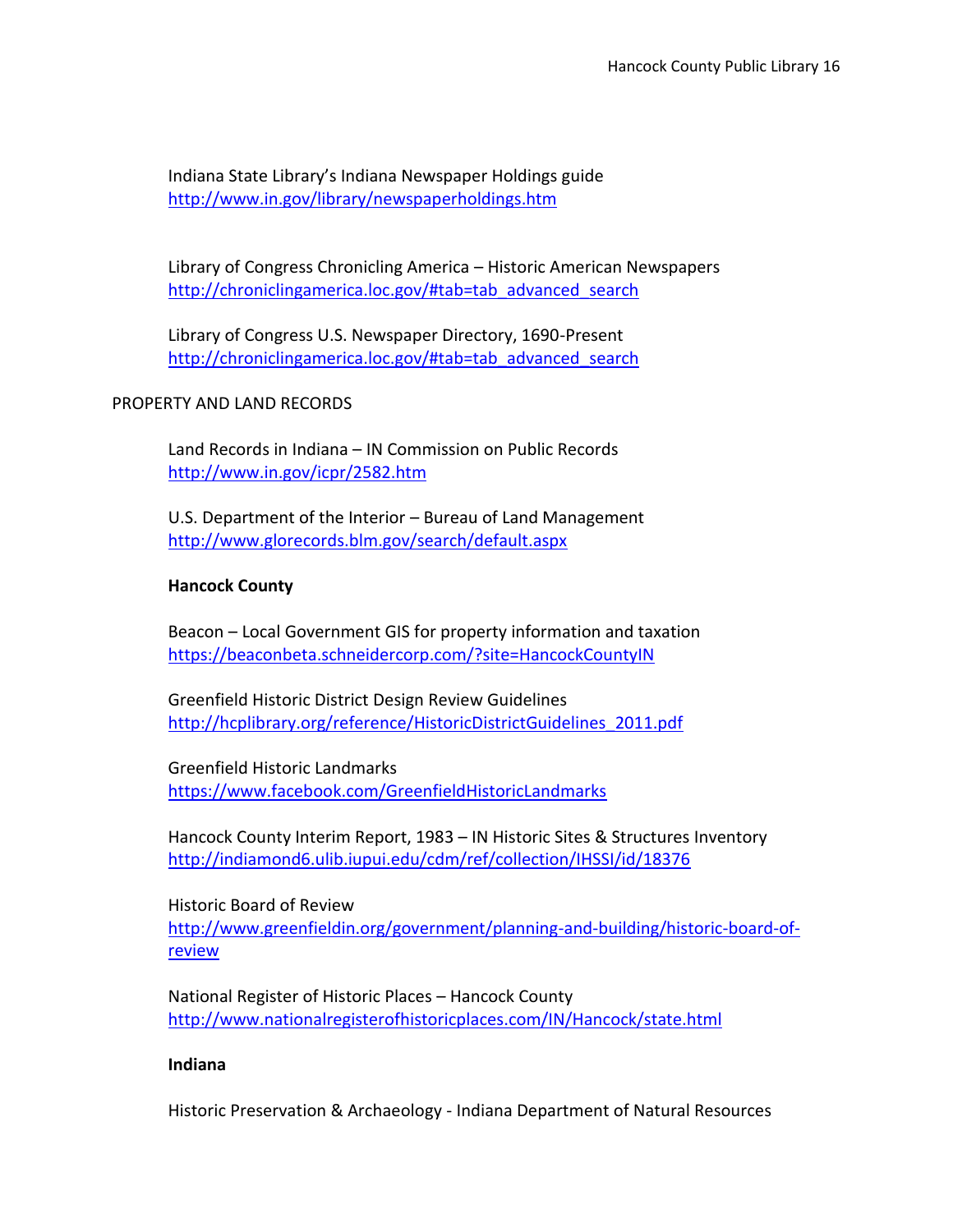<http://www.in.gov/dnr/historic/>

Indiana Landmarks <http://www.indianalandmarks.org/Pages/default.aspx>

Indiana State Historic Architectural and Archaeological Research Database (SHAARD) <https://secure.in.gov/apps/dnr/shaard/welcome.html>